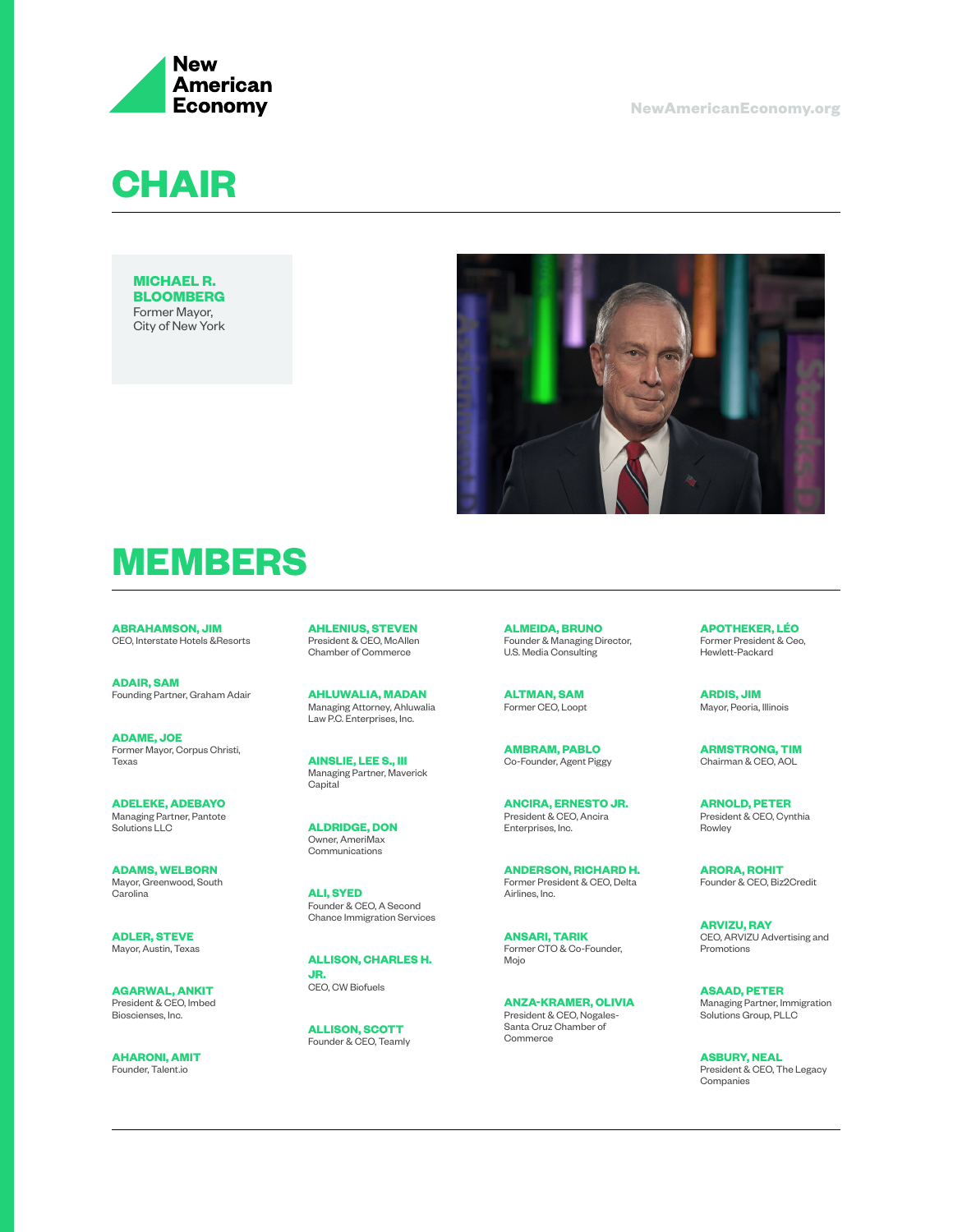

#### **MEMBERS**

**AVEDISIAN, SCOTT** Mayor, Warwick, Rhode Island

**AVEY, LINDA** Co-Founder & CEO, Curious, Inc.

**BABCOCK, ROBERT** President, Babcock Scott & Babcock

**BADMUS, ANN M.** Partner, Scheef & Stone, LLP

**BAKER, DOUGLAS M.** Chairman, President & CEO, Ecolab, Inc.

**BAKER, MILT** CEO, Blue Water Satellite Inc.

**BARBER, DAVID** President & CEO, Barber Foods

**BARGER, DAVID** Former President & CEO, JetBlue Airways

**BARNETT, BRYAN** Mayor, Rochester Hills, Michigan

**BARRALES, RUBEN** Former President & CEO, San Diego Regional Chamber of **Commerce** 

**BARRETO, ANDRES** President & CO-Founder, Onswipe, Grooveshark

**BARZDAITIS, KESTAS** President, Ardroit Technogies

**BASS, CARL** President & CEO, Audodesk, Inc.

**BEATTIE, LANE** CEO, Salt Lake City Chamber of Commerce

**BEAUCHAMP, KATIA** Co-Founfer & Co-CEO, Birchbox

**BECKER, RALPH** Former Mayor, Salt Lake City, Utah

**BEER, ROBERT H.** Managing Attorney, Bobert H. Beer, P.C.

**BEINECKE, CANDACE K.** Partner, Hughes Hubbard & Reed LLP

**BENJAMIN, STEVE** Mayor, Columbia, South Carolina

**BENNACK, FRANK A., JR.** Executive Vice Chairman, Hearst Group

**BENNETT, BILLY** Founder & CEO, Pyramid ODI

**BERKOWITZ, ETHAN** Mayor, Anchorage, Alaska

**BERLET, JOHN** CEO, Boomers Advisory Group

**BERNSTEIN, TED** President, Just Cabinets Furniture

**BEWKES, JEFFREY L.** Chairman & CEO, Time Warner Inc.

**BEYER, RICH** Former Chairman & CEO, Freescale Semiconductor, Inc.

**BLANKFEIN, LLOYD C.** Chairman & CEO, Goldman Sachs & Co.

**BLOOMGARDEN, KATHY** Co-CE0, Ruder Finn, Inc.

**BLUMENTHAL, NEIL** Co-Founder & Co-CEO, Warby Parker Eyewear

**BOLEN, ALEX** CEO, Oscar de la Renta

**BONE, CHARLES W.** Chairman, Bone McAllester **Norton** 

**BOOKER, CORY** Former Mayor, Newark, New Jersey

**BORSCH, GARY** Presdeint & CEO, Professional Investment Counsel

**BOZARD, JAMES, JR.** Founder & CEO, Coastal Corrugated, Inc.

**BRACKEN, TOM** President & CEO, New Jersey Chamber of Commerce

**BRAMSON, NOAM** Mayor, New Rochelle, New York

**BRANDT, DON** Chairman, President & CEO, Pinnacle West Capital Corp.

**BRAUN, DEBBIE** President & CEO, Aspen Chamber Resort Association

**BREWER, CARL** Former Mayor, Wichita, Kansas

**BROWN, DREW** Fouding Partner & Chairma, DMB Associates, Inc.

**BROWN, MICHAEL R.**  Mayor, Grand Forks, North Dakota

**BUCHHEIT III, JOHN P.** Former Mayor, Delaware City, Delaware

**BURKE, KEVIN** Chairman, Con Edison

**BURNS, KYLE** Former President & CEO, San Antonio Free Trade Alliance

**BURNS, ROB** President & CEO, IOR Global Services

**BURNS, URSULA** Chairman & CEO, Xerox Corporation

**BURTON, BILL** CEO, Mithoff Burton Partners

**BUSSEY, PHIL** Former President & CEO, Seattle Metropolitan Chamber of Commerce

**BUSSGANG, JEFFREY** General Partner, Glybridge Capital Partners

**BYERS, JAY** CEO, Greater Des Moines Partnership

**CABRERA, MARTIN JR.** CEO, Cabrera Capital Markets

**CAMDEN, CARL** President & CEO, Kelly Services, Inc.

**CANTY, KENNETH B.**  President & CEO, Freeland Construction

**CARD, WESLEY R.** Former CEO, The Jones Group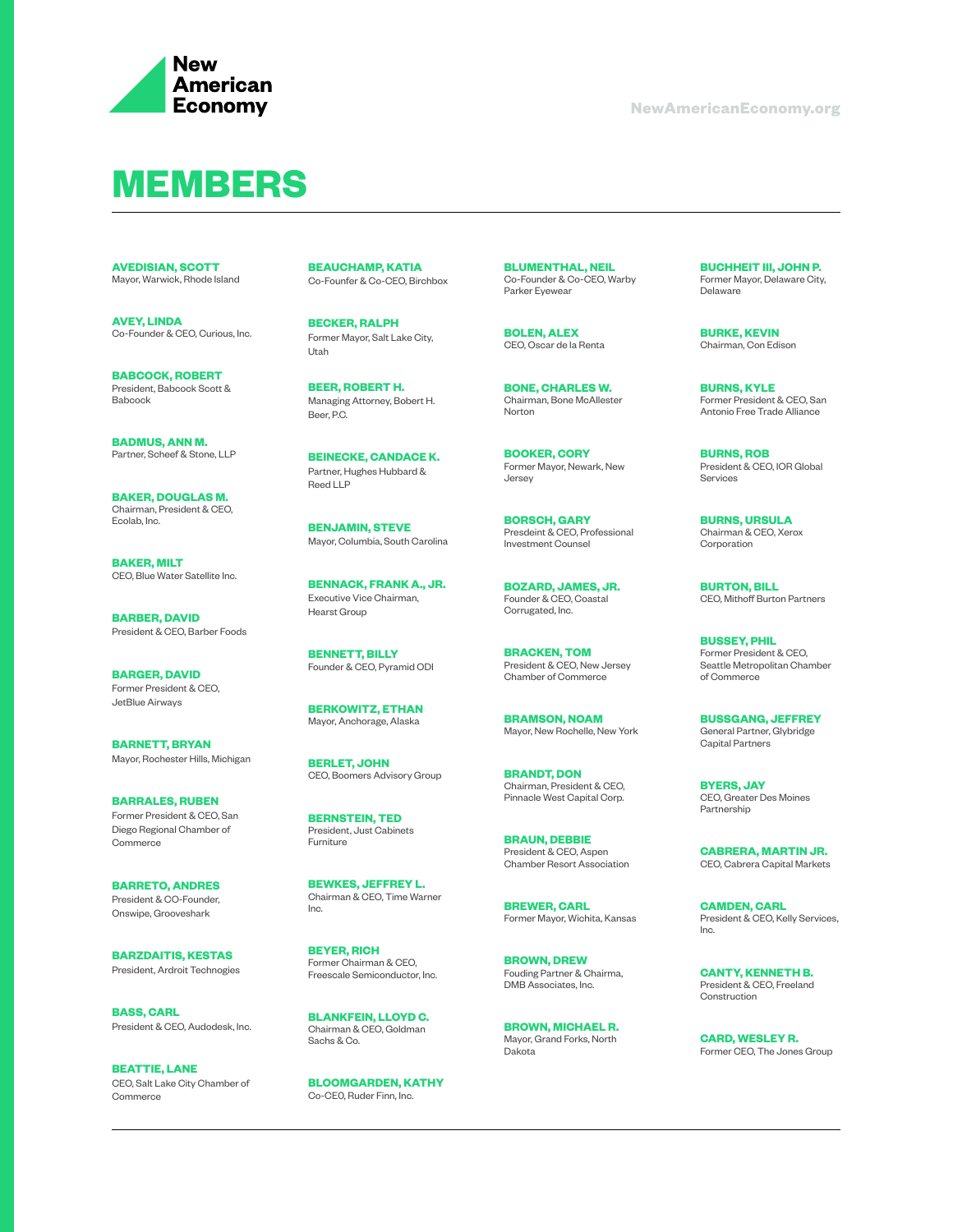

## **MEMBERS**

**CARMONA, ROBERTO** CEO &President, Crimson Leadership Group

**CARNINO, CLAUDIO** Co-Founder, Fanchimp

**CARPENTER, MICHAEL A.** CEO, Ally Financial Inc.

**CARSON, RUSSELL L.** Co-Founder & Genereal Partner, Welsh, Carson, Anderson & Stowe

**CASARES, CLAUDIO** CEO, Bling Nation

**CASARES, WENCESLAO** CEO, Bling Nation

**CASTILLON, HANK** Former Mayor, Green River, Wyoming

**CAVANAUGH, FRED B.**  Former Mayor, Aiken, South **Carolina** 

**CAVAZOS, RAMIRO** President & CEO, San Antonio Chamber of Commerce

**CHADHA, PAROON** Co-Founder, Passageways

**CHALLA, LAKSHMI** Founder, Challa Immigration Law Offices

**CHAUDHARY, SAM** CEO & Founder, Class Dojo

**CHEN, LINA** CEO & Co-Founder, Nix Hydra Games

**CHENAULT, KENNETH I.** Chairman & CEO, American Express Company

**CHESLER, EVAN R.** Presiding Partner, Cravath, Swaine & Moore LLP

**CHOU, YU-KAI** CEO & Co-Founder RewardMe

**CHRISTENSEN, INGRID** President, INGCO International

**CINTRON, JACOB** CEO, Del Sol Medical Center

**CISNEROS, HENRY** Executive Chairman, CityView

**CLARK, HARRY** Managing Partner, Stanwich Group LLC

**CLAVIER, JEFF** Managing Partner, SoftTech TV

**COBUT, PIERRE-JEAN** Co-Founder, Echo Labs

**COHEN, H. RODGIN** Senior Chairman, Sullivan & Cromwell LLP

**CONNORS, DANA** President & CEO, Maine Chamber of Commerce

**COOK, JOHN** Former Mayor, El Paso, Texas

**CORROON, PETER M.**  Former Mayor, Salt Lake County

**CORTEZ, RICHARD** Former Mayor, McAllen, Texas **COSS, DAVID** Former Mayor, Santa Fe, New Mexico

**CRANDALL, ROGER W.** President & CEO, MassMatual

**CROSBY, LANCE** Former CEO & President, Softlayer

**CROWELL, BOB** Mayor, Carson City, Nevada

**CROWLEY, PETER** President & CEO, Princeton Regional Chamber of **Commerce** 

**CRYSTLE, CHARLIE** CEO & Founder, Jawaya

**CUBAN, MARK** Owner, Dallas Mavericks

**CUNZA, YURI** President & CEO, Nashville Hispanic Chamber of Commerce

**DARASH, ASAF** Founder, Regpack

**DASH, SOMESH** Principal, Institutional Venture Partners

**DAYOUB, RICHARD** President & CEO, Hensley Beverage Company

**DE LA CRUZ, EDRIZO** CEO, Regalii, LLC

**DE LA CRUZ, LUIS** President & CEO, Hensley Beverage Company

**DEAN, KARL F.**  Former Mayor, Nashville, Tennessee

**DELGADO, ROBERT** President & CEO, Hensley Beverage Company

**DELGI ATTI, CARLO ALBERTO** Founder & CEO, Opionage

**DERREBERRY, BRYAN** President & CEO Charleston Metro Chamber of Commerce

**DIMON, JAMES** Chairman & CEO, JPMorgan Chase & Co.

**DOERR, JOHN** Partner, Kleiner, Perkins, Caufield & Byers

**DONAHUE, DOUGLAS A.** Managing Partner, Brown Brothers Hariiman & Co.

**DONAHUE, PAUL** CEO, Wackenhut Services Inc.

**DOTY, JACK E.**  CEO, Watlington Food, LLC

**D'SOUZA, FRANCISCO** President & CEO, Cognizant Technology Solutions

**DURAN, FABIO** CEO, Exim Financial Group

**EARLEY, ANTHONY F.** Former Executive Chairman & CEO, DTE Energy

**ECHOLS, DOUG** Mayor, Rock Hill, South Carolina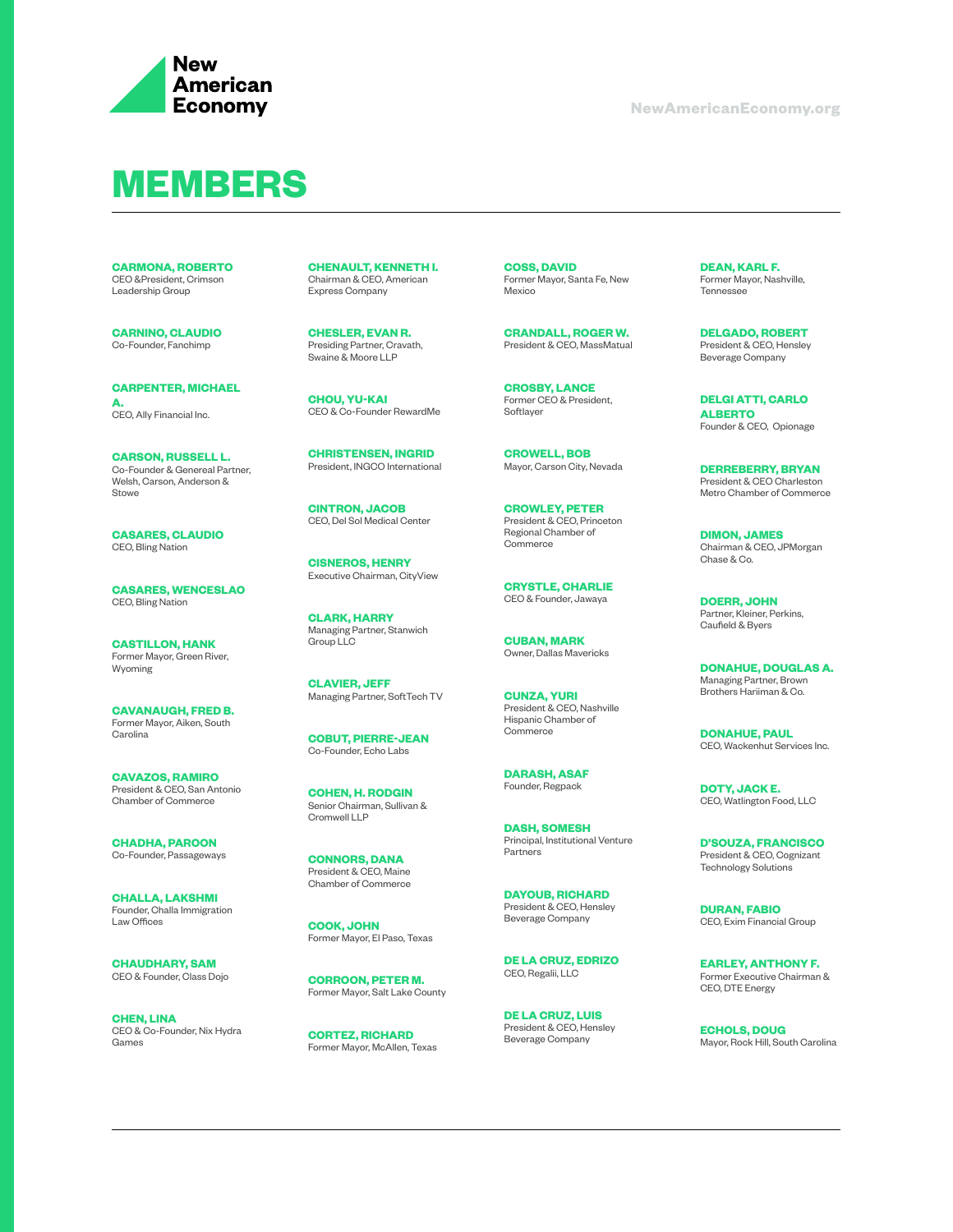

#### **MEMBERS**

**EDWARDS, MIKE** President & CEO, Knoxville Chamber of Commerce

**ELLS, STEVE** Founder, Chairman, Co-CEO, Chipotle Mexican Grill

**EMANUEL, RAHM** Mayor, Chicago, Illinois

**EMERSON, BILL** CEO, Quicken Loans, Inc.

**ERSEK, HIKMET** President, CEO & Director, Western Union

**ESIPOV, MISHA** Co-Founder & CEO, Nova Credit Inc.

**EUILLE, BILL** Former Mayor, Alexandria, Virginia

**EVANS, GEORGE P.**  Mayor, Selma, Alabama

**FAIELLA, JOANN** Mayor, Port St. Lucie, Florida

**FALK, STEVE** Former President & CEO, San Francisco Chamber of Commerce

**FALKNER, BILL** Mayor, St. Joseph, Missouri

**FELD, BRAD** Managing Director, Foundry **Group** 

**FELDENKREIS, GEORGE** Chairman & CEO, Perry Ellis

**FERNÁNDEZ, ROBERTO** Mayor, Del Rio, Texas

**FINE, PETER** President & CEO, Banner Health

**FINIKIOTIS, STEVE** CEO, Osprey Associates, LLC

**FINK, LAURENCE D.** Chairman & CEO, BlackRock, Inc.

**FISHMAN, ALAN H.**  Chairman, Ladder Capital Finance LLC

**FLEISS, JENNY** Co-Founder & President, Rent the Runway

**FLOWERS, CANNON** CEO, Demeter Project LLC

**FOSTER, CHARLES** Co-Chairman, FosterQuan

**FOUTS, JAMES R.**  Mayor, Warren, Michigan

**FOX, DAVID** Partner, McNeely, Pigott, & Fox

**FRAGOMEN, AUSTIN** Chairman, Fragomen Del Rey Bernsen & Loewy, LLP

**FRAIRE, PETER** President, Mithoff Burton Partners

**FRANCIS, PHILIP** Former CEO, PetSmart Inc.

**FRANZ, JOHN DAVID** Former Mayor, Hidalgo, Texas

**FREELAND, BERNARD G.**  Owner, Freeland Chevrolet

**FRIBOURG, PAUL** Chairman & CEO, Continental Grain Co.

**FULTON, DANIEL S.**  President & CEO, Weyerhaeuser

**GALLOGLY, MARK T.**  Co-Founder & Managing Principal, Centerbridge Partners

**GARCETTI, ERIC**  Mayor, Los Angeles, California

**GEIGER, GENE** CEO, Geiger

**GENESTOUX, JULIEN** CEO & Founder, Superfeedr

**GERAGHTY, GERARD** President & CEO, Rogers Group, Inc.

**GIANFORTE, GREG** CEO & Founder, RightNow Technologies

**GIL, REYNALDO** Founder & CEO, ReyLabs

**GLAVIN, WILLIAM F., JR.** Former President & Principal Executive Officer, OppenheimerFunds, Inc.

**GLOCER, THOMAS** Former CEO, Thomson Reuters

**GLUBA, DAVE** Co-Founder & Co-CEO, Warby Parker Eyewear

**GODFREY, MATTHEW R.**  Former Mayor, Ogden, Utah

**GOEHNER, GREGORY**  Former President & CEO, HumansFirst

**GOODMAN, CAROLYN G.**  Mayor, Las Vegas, Nevada

**GOODNIGHT, JAMES** CEO, SAS

**GORMAN, JAMES P.** President & CEO, Morgan **Stanley** 

**GOSIN, BARRY M.** CEO, Newmark Knight Frank

**GRANT, ANDY** CEO, Grant Family Farms

**GRAY, JIM** Mayor, Lexington, KY

**GRAYER, JONATHAN N.** President & CEO, Weld North  $\overline{\phantom{a}}$ 

**GREER, STEPHEN H.**  Former CEO & Founder, Hartwell Pacific

**HACKETT, KEVIN R.**  President & CEO, Rockefeller Group International

**HAFEN, ANDY A.**  Mayor, Henderson, Nevada

**HAMMOND, BILL** Former President & CEO, Texas Association of Business

**HANCOCK, MICHAEL B.**  Mayor, Denver, Colorado

**HAOT, MAX** Co-Founder, CEO, Livestream

**HARFF, JIM** President & CEO, Global Communicators, LLC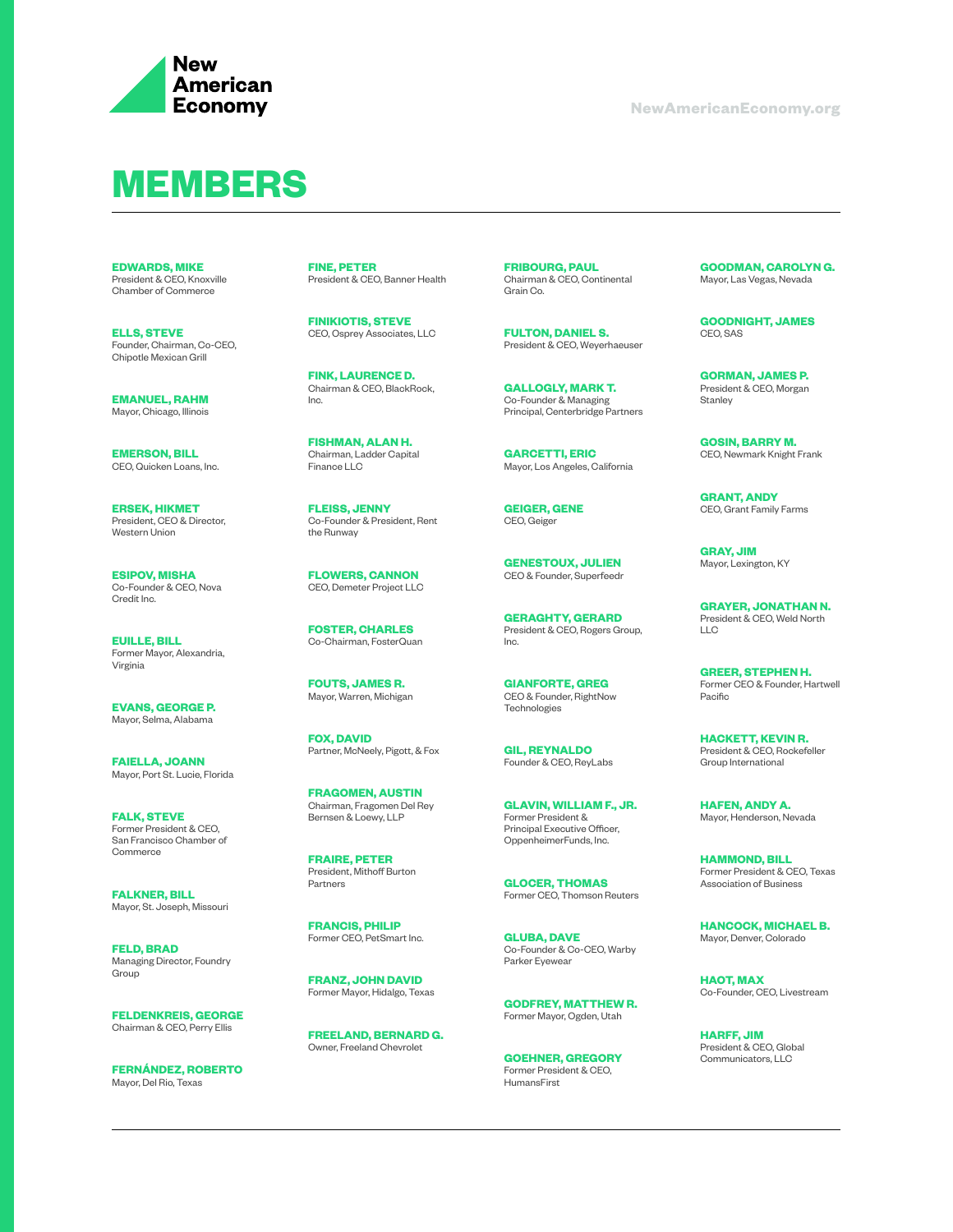

## **MEMBERS**

**HARPER, SHARON** President & CEO, Plaza Companies

**HARRISON, GILBERT** Chairman, Fianco

**HAYES, SUSAN L.** President & CEO, Cauldwell Wingate Company

**HEALY, DAN** Managing Partner, Civitas Capital Management

**HEALY, DONALL B** Chairman & Founder, Visual Graphic Systems, Inc.

**HEARTWELL, GEORGE** Former Mayor, Grand Rapids, Michigan

**HEMMERDINGER, H. DALE**  Chairman, Atco Properties & Management

**HENRIKSON, C. ROBERT**  Former Chairman, President, & CEO, MetLife Inc.

**HENRIQUEZ, MANUEL** Chairman & CEO, Hercules Technology Growth Capita

**HENRY HAYS, PATRICK** Former Mayor, North Little Rock, Arkansas

**HENRY, THOMAS C.**  Mayor, Fort Wayne, Indiana

**HERMAN, RICHARD** Founder, Richard Herman & Associates

**HOFFMAN, REID** Former Executive Chairman & Co-Founder, LinkedIn

**HORNER, CONNIE** Owner, Horner Farms, Inc.

**HOUSTON, DREW** Co-Founder & CEO, Dropbox Inc.

**HUNTE, ALEX** Co-Founder, YakFirst

**HUTCHINS, GLENN H.**  Co-CEO, Silver Lake

**HUTTER, WILLIAM F.** CEO, Sequent

**IMMERGUT, MEL M.**  Former Chairman, Milbank, Tweed, Hadley & McCloy LLP

**ISLAM, SHAFQAT** Co-Founder, CEO, NewsCred

**IVORY, CLARK D.**  CEO, Ivory Homes

**JACKSON, FRANK G.**  Mayor, Cleveland, Ohio

**JACOBS, SIMON** Former CEO, Hale & Hearty Soups

**JAWORSKI, JOE** Former Mayor, Galveston, Texas

**JEAN, T.J.**  Former Mayor, Rochester, New Hampshire

**JENNINGS, GERALD D.**  Former Mayor, Albany, New York

**JIMENEZ, TONY** CEO, MicroTech

**JOHNSON, G. BEN** President & CEO, New Orleans Chamber of Commerce

**JOHNSON, JONATHAN E.**  President, Overstock.com

**JOHNSON, KEVIN** Former Mayor, Sacramento, California

**JOLY, HUBERT** Former President & CEO, Carlson

**JONES, PETER** President, Protek Construction, Inc.

**JOYCE, STEPHEN P.**  President & CEO, Choice Hotels

**KAO, MIN DR.**  Co-Founder & Chairman, Garmin

**KARMANOS, PETER** Co-Founder & Former Executive Chairman, Compuware Corporation

**KARP, BRAD S.** Chair, Paul, Weiss, Rifkind, Wharton & Garrison LLP

**KATE, MAREN** CEO, Zirtual.com

**KATES, FAITH** Founder & Owner, Next Model Management

**KATZ, DANA** Chairman of the Board, Miltons  $Inc.$ 

**KATZ, ROBERT** Chairman and CEO, Vail Resorts

**KAYE, CHARLES R.** Co-President, Warburg Pincus  $\overline{L}$ 

**KAYSEN, RICHARD** Former Mayor, Cheyenne, Wyoming

**KEARNEY, ADAM** Founder & Former CEO, Saunter

**KELLY, ROBERT P.**  Former Chairman & CEO, BNY Mellon

**KIM, CHEE-YOUNG** President & Co-Founder, viaForensics

**KIRCHHOFF, DAVID P** Former President & CEO,Weight Watchers International

**KISELEV, DENIS** Founder & CEO, SnapSwap Inc.

**KLEINFELD, KLAUS** Chairman & CEO, Alcoa Inc.

**KLEINSCHMIDT, MARK** Former Mayor, Chapel Hill, North **Carolina** 

**KLINGEL, TODD** President & CEO,Minneapolis Regional Chamber of **Commerce** 

**KOHLER, HERBERT V. JR.** Chairman & CEO, Kohler Co.

**KRAMER, MATT** President and CEO, Saint Paul Area Chamber of Commerce

**KUMAR, MANU** Founder & Chief Firestarter, K9 Ventures

**KURAISHI, MARI** Co-Founder and President, Global Giving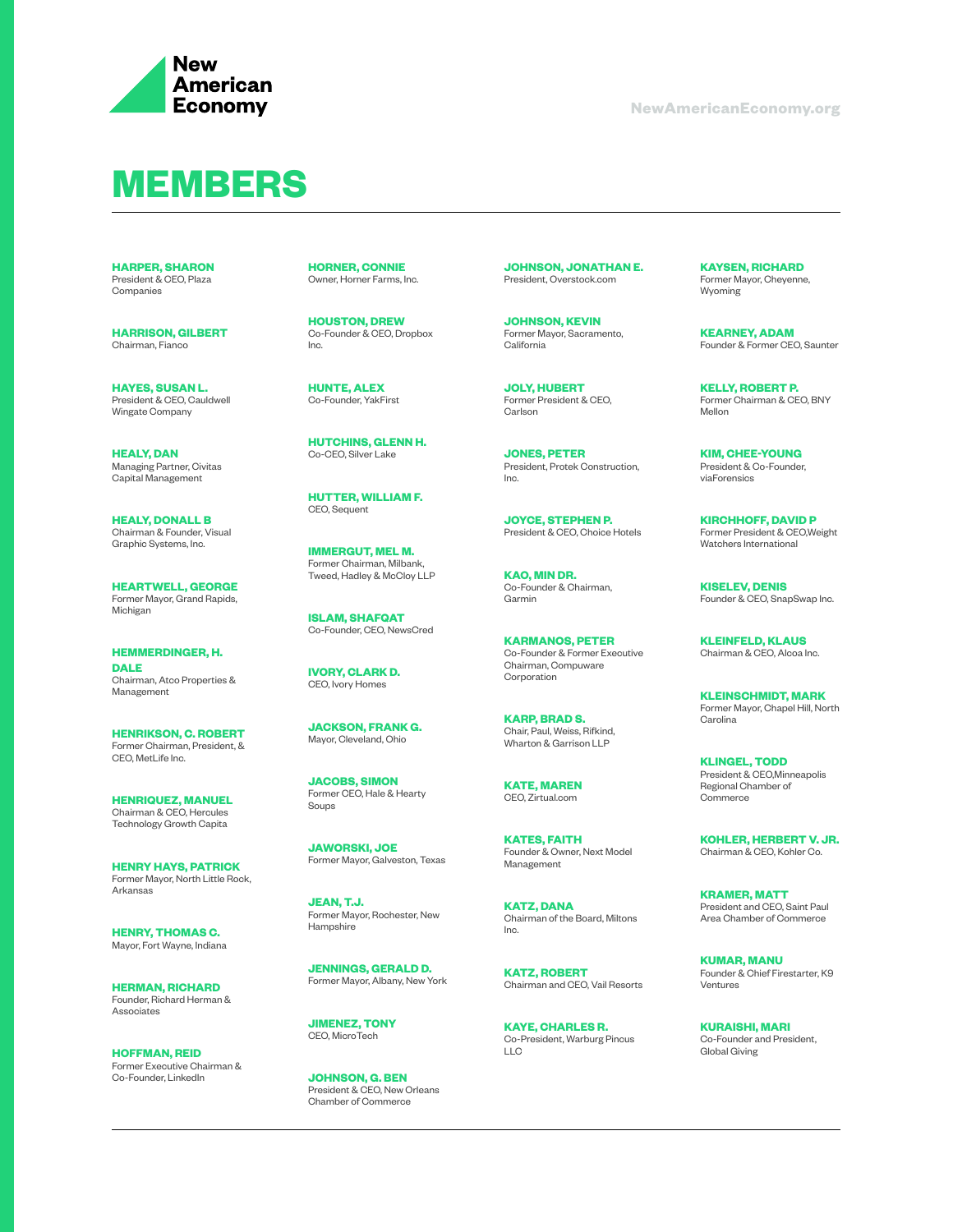

## **MEMBERS**

**KWON, THOMAS C** CEO & Co-Founder, Blucarat

**LABELLE, JIM** President & CEO, International Insurance Group

**LANAS, MARITZA** Co-Founder, Agent Piggy

**LANDE, JEFF** Principal & Founder, Lande Group

**LANDRIEU, MITCH** Mayor, New Orleans, Louisiana

**LASKEY, ALEX** President & Founder, Opower

**LAUDER, LEONARD A.**  Chairman Emeritus, The Estée Lauder Companie

**LAUDER, WILLIAM P.**  Executive Chairman, Estée Lauder Companies, Inc

**LAUDICINA, PAUL A.**  Chairman Emeritus, A. T. Kearney

**LAZARUS, ROCHELLE B.**  Former CEO, Ogilvy & Mather Worldwide

**LEACH, NANCY** President & CEO, Facility Planners, Inc

**LECHLEITER PHD, JOHN C.**  Chairman, President and CEO, Eli Lilly and Company

**LEFRAK, RICHARD S.** Chairman & CEO, The LeFrak Organization

**LEITZELL, GARY** Former Mayor, Dayton, Ohio

**LENTS, DON G.**  Chair, Bryan Cave LLP

**LEVIE, AARON** Co-Founder & CEO, Box.net

**LEVINE, ROBERT** CEO, RAL Companies & Affiliates

**LINGHAM, VINNY** Co-Founder & CEO, Yola

**LIPTON, MARTIN** Senior Partner, Wachtell, Lipton, Rosen & Katz

**LITTLEFIELD, RON** Former Mayor, Chattanooga, Tennessee

**LIZÁRRAGA, DAVID C.** President & CEO, TELACU Millenium

**LOURIE, GARY**  Founder, EZBins

**LOVERIDGE, RONALD O.**  Former Mayor, Riverside, **California** 

**LUND, JAY**  CEO, Anderson Corporation

**LUNDGREN, TERRY J.** Chairman, President, & CEO, Macy's Inc.

**MADU, LEONARD**  President & CEO, PanAfrica Conference and African Chamber of Commerce, TN

**MAJEWSKI, KAREN** Mayor, Hamtramck, Michigan **MALKIN, PETER L.**  Senior Partner & Chairman, Malkin Holdings, LLC

**MAMCHUR, YURI** CEO, Technopraise, LLC

**MANDELBAUM, ED** CEO, Designers & Agents

**MANETTA, BEATRIZ** Founder & CEO, Argent Associates

**MANOCHA, AJIT** Former CEO, GlobalFoundries

**MARIETTI, AUGUSTO** CEO, Mashape

**MARKS, JOHN III** Former Mayor, Tallahassee, Florida

**MARRON, DONALD B.**  Chairman & Founder, Lightyear **Capital** 

**MARTE KOSTADIN** President, Kosta M. Construction, Inc

**MARTINEZ, JESSE** Co-Founder, Giggo

**MARTINEZ, NELDA** Former Mayor, Corpus Christi, Texas

**MARTINEZ, WIL** Founder & Managing Partner, Merdian Partners

**MARTY, MAX** CEO, Blueseed

**MCCOMB, WILLIAM L.**  Former CEO, Liz Claiborne Inc.

**MCELROY, MIKE** Former Mayor, Decatur, Illinois

**MCGRAW, HAROLD, III** Chairman, The McGraw-Hill Companies

**MCLEAN, SCOTT** President & CEO, Randall-Shannon Enterprises, Inc.

**MCNEEL, RICHARD L.**  Former Chairman, LORD Corporation

**MEADOR, MELINDA** Co-Owner, Union Ave Books

**MEDINA, CARLOS** Chairman, Statewide Hispanic Chamber of Commerce of New Jersey

**MEGRUE, JOHN F., JR.** CEO, U.S., Apax Partners, L.P

**MELGOZA, CESAR M** Founder & CEO, Geoscape

**MILLS, MALIA** CEO, Malia Mills Swimwear, Inc

**MINER, STEPHANIE A** Mayor, Syracuse, New York

**MINSKOFF, EDWARD J.** President, Edward J. Minskoff Equities, Inc.

**MODELL, MITCHELL** CEO, Modell's Sporting Goods

**MOELIS, KENNETH D.**  Chairman & CEO, Moelis & Company

**MOHAPATRA, SURYA N.**  Former Chairman & CEO, Quest Diagnostics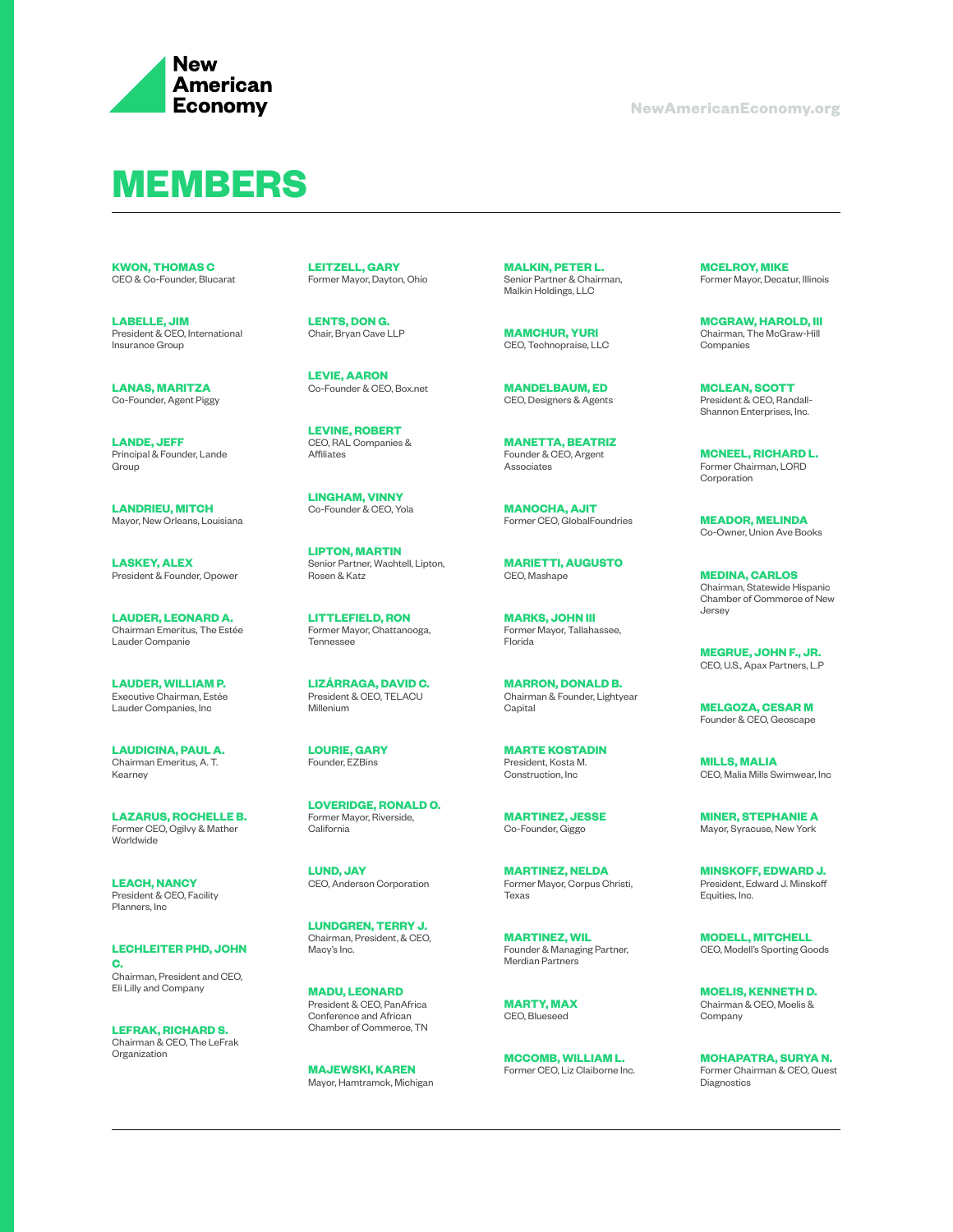

## **MEMBERS**

**MOORE, JOHN** Former CEO, Greater Memphis Chamber of Commerce

**MORAN, MONTY** Former Co-CEO, Chipotle Mexican Grill

**MORAN, THOMAS J.** Former Chairman & CEO, Mutual of America Life Insurance

**MORELAND, BROOKE** Co-Founder & COO, Jewelbots

**MORETTA, STEVE** Founder, Chairman, & CEO, BestLife Worldwide

**MORITZ, MICHAEL** Partner, Sequoia Capita

**MORITZ, ROBERT E.**  Chairman & Senior Partner, PricewaterhouseCoopers

**MORLEY, J. TODD**  Founder, Chairman & CEO, G2 Investment Group

**MURILLO, ROBERT J.**  CEO, Mi Ranchito Tortilla Chip Co.

**NARAYEN, SHANTANU** President & CEO, Adobe Systems

**NELSON, JONATHAN** Founder, Hackers/Founders

**NESS, DON** Former Mayor, Duluth, Minnesota

**NEWELL, ROBERT** Former Mayor, Parkersburg, West Virginia

**NIEDERAUER, DUNCAN L.** 

Former CEO, New York Stock Exchange

**NIXON, DENNIS** President & CEO, IBC Bank

**O'BRIEN, MICHAEL** Former Mayor, Winooski, Vermon

**O'CONNOR, JIM** Former Chairman & CEO, Republic Services

**O'SULLIVAN, KEVIN** President & CEO, Massachusetts Biomedical Initiatives

**OBERHELMAN, DOUGLAS R.**  Chairman & CEO, Caterpillar Inc.

**OBERWETTER, JAMES** Former President & CEO, Dallas Regional Chamber of Commerce

**OMIDYAR, PIERRE** Founder, Ebay Inc.

**OPPENHEIMER, MATTHEW**  Founder & CEO, Remitly

**OR-BACH, ZVI** President & CEO, MonolithIC 3D Inc.

**ORTIS, FRANK C.**  Mayor, Pembroke Pines, Florida

**OWEN, ALLEN** Mayor, Missouri City, Texas **PACKARD, ANTONELLA** Executive Director, Utah County Hispanic Chamber of Commerce

**PAGE, GREG R.**  CEO, Cargill

**PAHLAVAN, BABAK** Former CEO & Co-Founder, Clever Sense, Inc.

**PALETKO, DAVID S.**  Mayor, Dearborn Heights, Michigan

**PALIWAL, DINESH C.**  Chairman & CEO, Harman

**PANDIT, VIKRAM** Former CEO, Citigroup Inc.

**PARKER, ANNISE** Former Mayor, Houston, Texas

**PARKER, DOUG** Chairman, President & CEO, US Airways

**PARSONS, RICHARD D.**  Former Chairman, Citigroup

**PATSALOS-FOX, MICHAEL** Chairman, The Americas, McKinsey & Company, Inc.

**PATTEE, JAY** Mayor, Perry, Iowa

**PAULSON, JOHN** President, Paulson & Co, Inc.

**PEDUTO, WILLIAM BILL** Mayor, Pittsburgh, Pennsylvania

**PENDLI JEEVAN** Co-Founder, PHRQL

**PEREZ, ANTONIO M.**  Former CEO, Eastman Kodak Company

**PEREZ, JORGE M.**  Founder, Chairman & CEO, The Related Group of Florida

**PEREZ, RICHARD** President & CEO, Greater San Antonio Chamber of Commerce

**PERRY, WES** Former Mayor, Midland, Texas

**PETRUCELLI, MICHAEL J.**  Executive Chairman, clearPath Inc.

**POMPLIANO, ANTHONY** Founder and CEO, DigaForce

**PONTIERI, PAUL** Mayor, Patchogue, New York

**POWELL, KENDALL J.**  Chairman & CEO, General Mills

**PRAVDA, CRAIG** President & CEO, Lifestyle Brokers

**PRUITT, DOUG** Chairman of the Board, Sundt Companies Inc.

**PRUNETTI, ROBERT** President and CEO, Mercer Chamber of Commerce

**RADIA, SUKU** CEO and President, Bankers Trust

**RAE, ALAN**  Chairman, KL Energy

**RAMIREZ, AUSTIN** CEO, HUSCO International, Inc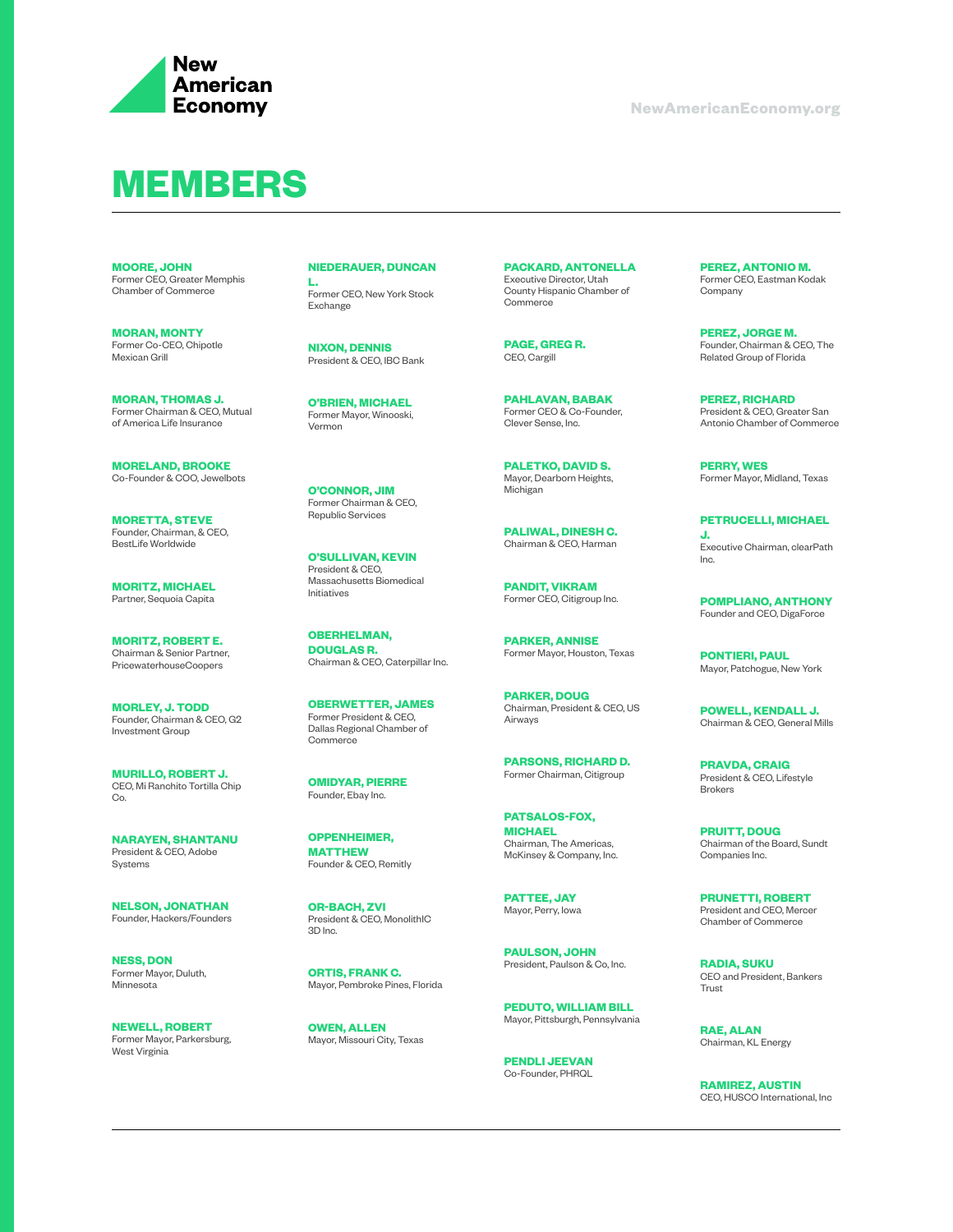

## **MEMBERS**

**RAO, STEVE** Mayor Pro Tem, Morrisville, North Carolina

**RATNER, ALBERT B.** Co-Chairman of the Board, Forest City Enterprises, Inc.

**RAVENSTAHL, LUKE** Former Mayor, Pittsburgh, Pennsylvania

**RAVIKANT, NAVAL** Founder, AngelList

**RAYMER, LORI** President, Lily Thai Restaurant

**RAYMOND W. MCDANIEL, JR.** Chairman & CEO, Moody's Investor Service

**REED, COLIN** Chairman & CEO, Gaylord Entertainment

**REED, KASIM** Mayor, Atlanta, Georgia

**REESE, DONALD A.**  Mayor, New Castle, Delaware

**REMUS, NELSON** President & CEO, Remar Inc.

**RHOADS, RANDY** Mayor, Lee's Summit, Missouri

**RILEY, JOSEPH P.**  Mayor, Charleston, South Carolina

**ROBERT GREIFELD** Former CEO, The NASDAQ OMX Group, Inc.

**ROBINSON, GENE D.**  Former Mayor, Anniston, Alabama

**ROBINSON, JAMES D. III** Co-Founder & General Partner, RRE Ventures

**RODRIGUEZ, JOSE** Former Mayor, Boynton Beach, Florida

**ROSE, LINDA** Attorney, Rose Immigration Law Firm, PLC

**ROSEN, STEPHEN** Chairman, Science and Technology Advisory Board

**ROSS, STEPHEN M.**  Chairman & Founder, The Related Companies, LP

**ROSS, WILBUR L., JR.** Founder & Former CEO, WL Ross & Co. LLC

**ROTH, MICHAEL I.** Chairman & CEO, Interpublic Group

**ROTH, STEVEN**  Chairman, Vornado Realty Trust

**RUDIN, WILLIAM C.**  CEO & Vice Chairman, Rudin Management Company

**RUDNICK, ANDREW** Former President & CEO, Buffalo- Niagara Partnership

**RUIZ, RUDY** President & CEO, Interlex Communications

**RYAN, KEVIN P.** Chairman & Founder, Gilt Groupe

**RYAN, MICHAEL** Mayor, Sunrise, Florida **RYBAK, R.T.** Former Mayor, Minneapolis, Minnesota

**SAATY, JOHN** Co-Founder & Chief Marketing Officer, Decision Lens

**SABAN, HAIM** Chairman & CEO, Saban Capital Group

**SADOVE, STEVE** Former Chairman & CEO, Saks Fifth Avenue

**SALINAS, RAUL G.**  Former Mayor, Laredo, Texas

**SANCHEZ, ED** CEO, Lopez Foods, Inc

**SANDERS, DOROTHY** Founder & CEO, Maptia

**SARDER, RUSSELL** Chairman & CEO, NetCom Learning

**SAWHNEY, AMAR** President & CEO, Ocular **Therapeutix** 

**SCHULZ, RALPH** CEO, Nashville Area Chamber of **Commerce** 

**SCHWARZMAN, STEPHEN A.** Chairman, CEO & Co-Founder, The Blackstone Group

**SEGHINI, JOANN** Mayor, Midvale City, Utah

**SEIGENTHALER PIERCE, AMY** President, Seigenthaler Public Relations

**SELVADURAI, NAVEEN** Co-Founder, Foursquare

**SERVEDIO, DOMINICK M** Executive Chairman, STV Inc.

**SHAH, BAIJU** Former President & CEO, **BioEnterprise** 

**SHAIK, RAY**  Founder, techJOYnT

**SHAMI, FAROUK** Founder & Chairman of the Board, Farouk Systems

**SHECHTER, FLOYD** President & CEO, SmartSpace  $\overline{L}$ 

**SHENKER, JOSEPH C.**  Chairman, Sullivan & Cromwell LLP

**SHENOY, SUDHAKAR** Founder, Chairman & CEO, IMC, Inc

**SHIMPI, ANAND** CEO & Editor-in-Chief, AnandTech

**SHUTE, BENJAMIN** Co-Owner, Hearty Roots Community Farm

**SILIATO, ANTHONY F.**  Senior Partner, Meyner and Landis LLP

**SILVER, ERIC** Founder, WebKite, Alt-Capital

**SINGH, HARVINDER** Founder & President, Bestica

**SLAY, FRANCIS** Mayor, St. Louis, Missouri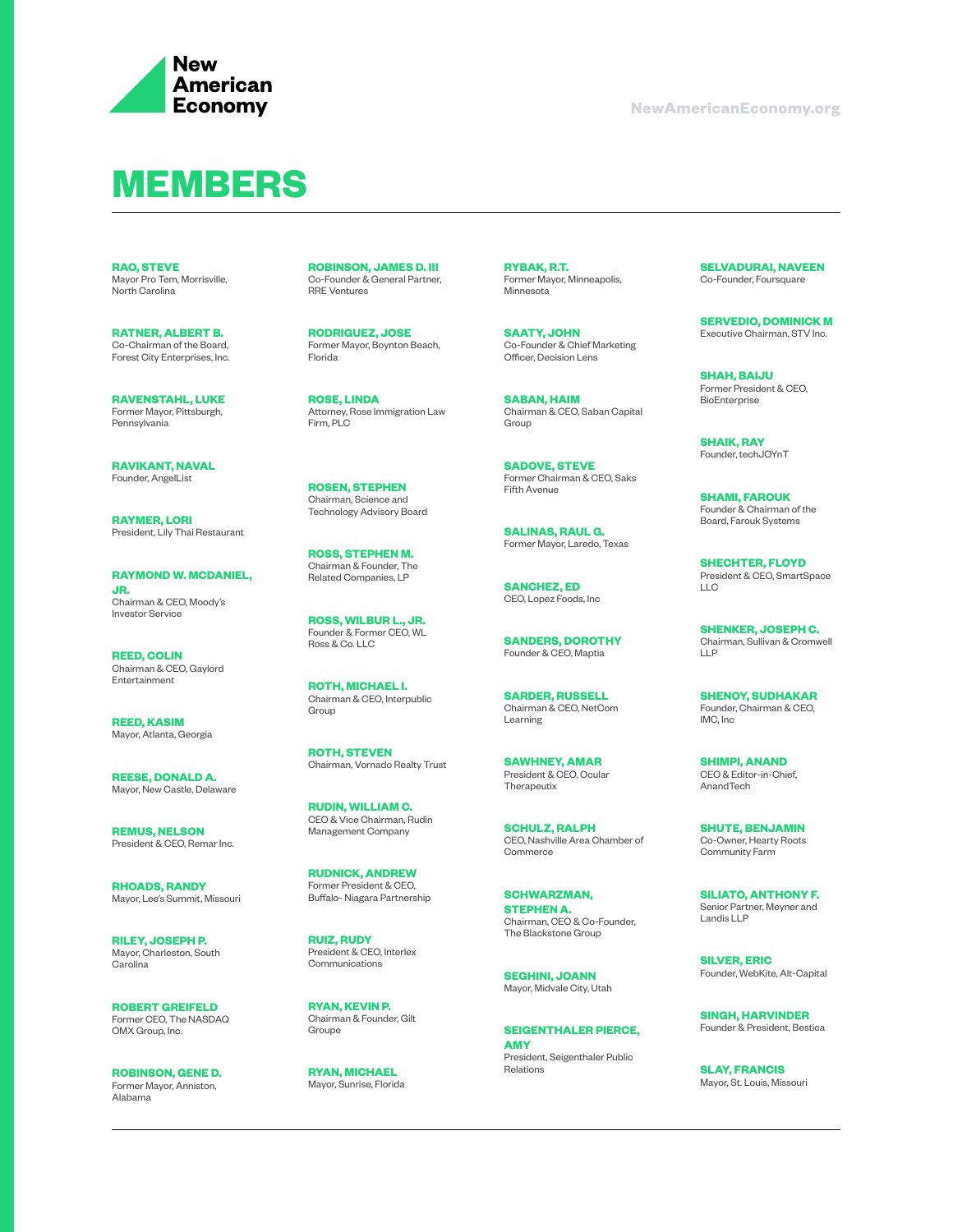

#### **MEMBERS**

**SNARR, DANIEL** Former Mayor, Murray, Utah

**SOLEY, ELIZABETH** Managing Partner, Jacob Street **Partners** 

**SOLSO, THEODORE M.** Former Chairman & CEO, Cummins Inc

**SOUKI, CHARIF** Former Chairman, CEO & President, Cheniere Energy

**SPETIC, BOSTJAN** CEO, Zemanta

**SPEYER, ROB** President & Co-CEO, Tishman Speyer

**SPLINTER, MICHAEL** Former Executive Chairman of the Board, Applied Materials, Inc.

**SRIDHAR, K.R.** Founder & CEO, Bloom Energy

**ST. GERMAIN, MARK** President, St. Germain Collins

**STAY, JESSE** CEO, SocialToo.com

**STINEMAN, CHRISTINE** Principal, Strategic Elements

**STODOLA, MARK** Mayor, Little Rock, Arkansas

**STOTLAR, DOUGLAS W.**  President & CEO, Con-Way Inc.

**STRICKLAND, MARILYN** Mayor, Tacoma, Washington

**STRINGHAM, PETER** Chairman & CEO, Young & Rubicam

**SUNDQUIST, ANDREAS** Co-Founder & Former CEO, DNAnexus

**SUQUET, JOSÉ** Chairman of the Board, President & CEO, Pan-American Life Insurance Group

**SUTTLE, JIM** Former Mayor, Omaha, Nebraska

**TAVERAS, ANGEL** Former Mayor, Providence, Rhode Island

**THOMPSON, MARK**  Chairman, President & CEO, Fairchild Semiconductor

**TILLY, CARLOS** CEO, OPERA Group

**TISCH, JAMES S.** President & CEO, Loews Corporation

**TOEBBEN, GARY** CEO, Los Angeles Chamber of **Commerce** 

**TOLLEFSON, JIM**  Former President & CEO, The Chamber of Commerce of Hawaii

**TORRENEGRA, ALEX** Co-Founder and CEO, VoiceBunny

**TUREN, EDWARD D.**  Chairman & CEO, Control Equity Group

**URIAS, LISA** President & CEO, Urias Communications

**UVA, JOE** Former President & CEO, Univision Communications, Inc.

**VAIDYAMATH, UMESH** CEO, INSZoom.com

**VALLEE, ROY**  Former Chairman & CEO, Avnet, Inc.

**VAN PAASSCHEN, FRITS** Former President & CEO, Starwood Hotels and Resorts

**VANDERVOORT, GLEN** President, Vandervoort Date Ranches

**VEIHMEYER, JOHN B.**  Chairman & CEO, KPMG LLP

**VELEZ, JOSE** President, Velez and Sons Group, Inc.

**VILLA, JOSE** President, Sensis Agency

**VON FURSTENBERG, DIANE**  CEO, DVF

**VUKICEVIC, VLADIMIR** Co-Founder, RocketHub

**WADE, HENRY** President, Arizona Association of Real Estate Brokers

**WALL, RUSS** Former Mayor, Taylorsville, Utah

**WANG, JOHN** President, Marbella Capital Partners

**WARREN, ROGER**  President, Kiawah Island Golf Resort

**WASSNER, GARY**  President & CEO, Hilldun Corporation

**WATSON, TAHMINA** Principal, Watson Immigration Law

**WAY, BEN** CEO, The Rainmakers

**WEBBER, ROBERT** Principal Attorney, Webber Law Firm, LLC

**WEERASINGHE, ROHAN** Former Senior Partner, Shearman & Sterling

**WEINSTEIN, CHARLES** CEO, EisnerAmper LLP

**WELDON, WILLIAM C.**  Former Chairman, Johnson & Johnson

**WHITACRE, WILLIAM J.**  CEO, J.R. Simplot Company

**WHITE, DAN**  President, The Immigration Group, P.C.

**WILDES, MICHAEL** Managing Partner, Wildes & Weinberg P.C.

**WILLIAMS, DANA** Former Mayor, Park City, Utah

**WILPON, FRED** Co-Founder of Sterling Equities & Principal Owner of the New York Mets

**WILSON, FRED** Managing General Partner, Union Square Ventures